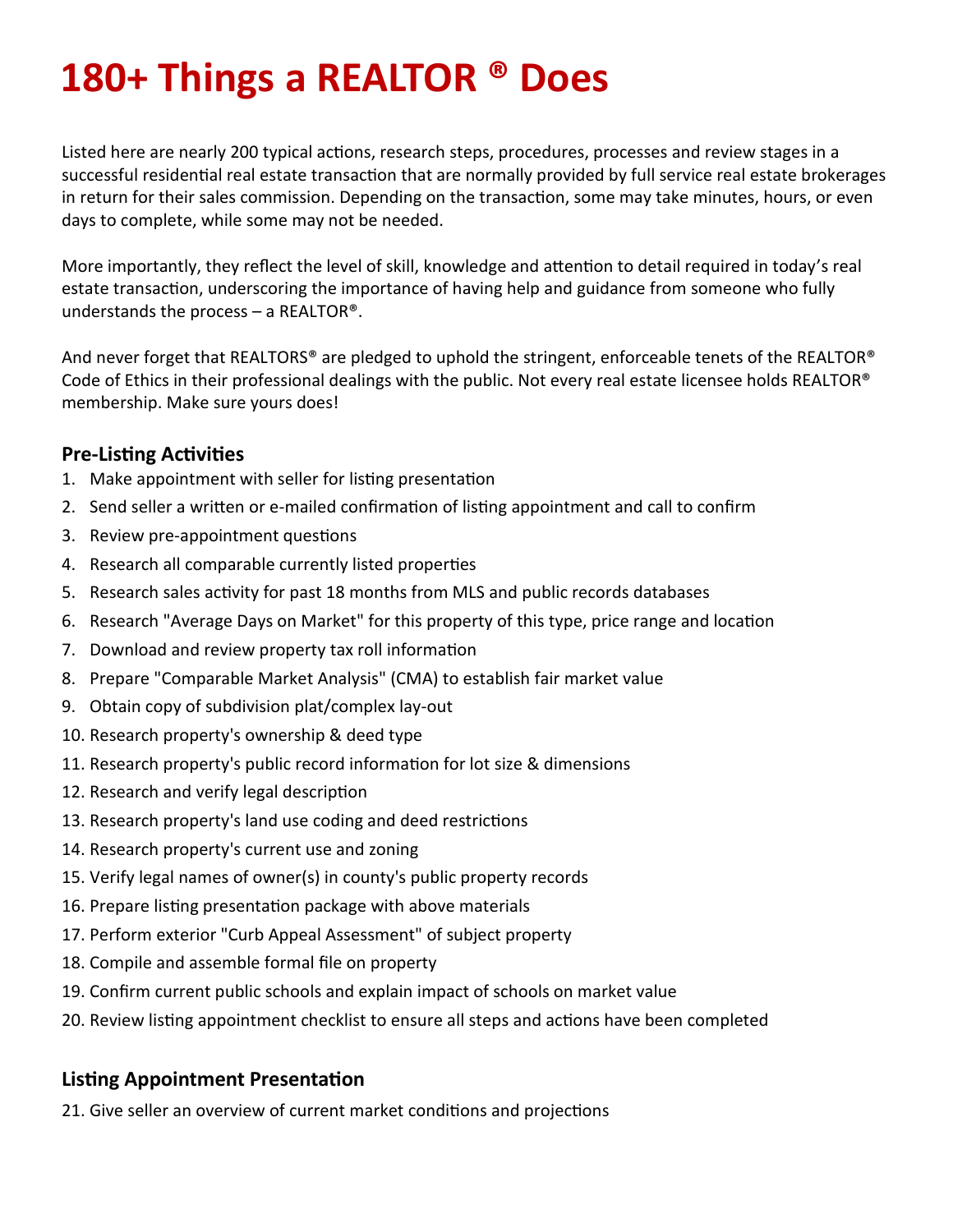- 22. Review agent's and company's credentials and accomplishments in the market
- 23. Present company's profile and position or "niche" in the marketplace
- 24. Present CMA Results To Seller, including Comparables, Solds, Current Listings & Expireds
- 25. Offer pricing strategy based on professional judgment and interpretation of current market conditions
- 26. Discuss Goals With Seller To Market Effectively
- 27. Explain market power and benefits of Multiple Listing Service
- 28. Explain market power of web marketing, IDX and REALTOR.com
- 29. Explain the work the brokerage and agent do "behind the scenes" and agent's availability on weekends
- 30. Explain agent's role in taking calls to screen for qualified buyers and protect seller from curiosity seekers
- 31. Present and discuss strategic master marketing plan
- 32. Explain different agency relationships and determine seller's preference
- 33. Review and explain all clauses in Listing Contract & Addendum and obtain seller's signature

#### **Once Property is Under Listing Agreement**

- 34. Review current title information
- 35. Measure overall and heated square footage
- 36. Measure interior room sizes
- 37. Confirm lot size via owner's copy of certified survey, if available
- 38. Note any and all unrecorded property lines, agreements, easements
- 39. Obtain house plans, if applicable and available
- 40. Review house plans and make copy
- 41. Order plot map for retention in property's listing file
- 42. Prepare showing instructions for buyers' agents and agree on showing time window with seller
- 43. Obtain current mortgage loan(s) information: companies and & loan account numbers
- 44. Verify current loan information with lender(s)
- 45. Check assumability of loan(s) and any special requirements
- 46. Discuss possible buyer financing alternatives and options with seller
- 47. Review current appraisal if available
- 48. Identify Home Owner Association manager if applicable
- 49. Verify Home Owner Association Fees with manager mandatory or optional and current annual fee
- 50. Order copy of Homeowner Association bylaws, if applicable
- 51. Research electricity availability and supplier's name and phone number
- 52. Calculate average utility usage from last 12 months of bills
- 53. Research and verify city sewer/septic tank system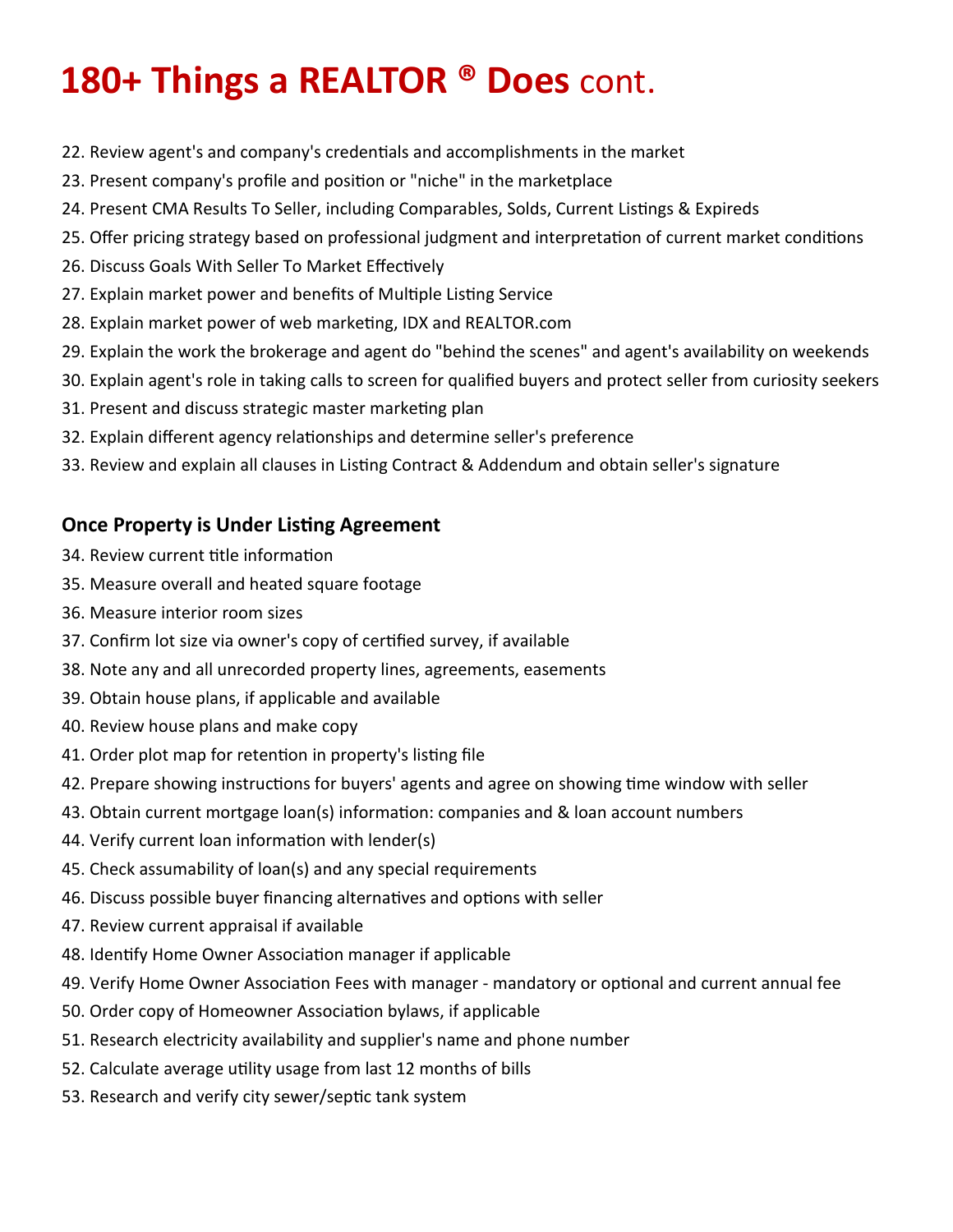- 54. Water System: Calculate average water fees or rates from last 12 months of bills
- 55. Well Water: Confirm well status, depth and output from Well Report
- 56. Natural Gas: Research/verify availability and supplier's name and phone number
- 57. Verify security system, current term of service and whether owned or leased
- 58. Verify if seller has transferable Termite Bond
- 59. Ascertain need for lead-based paint disclosure
- 60. Prepare detailed list of property amenities and assess market impact
- 61. Prepare detailed list of property's "Inclusions & Conveyances with Sale"
- 62. Compile list of completed repairs and maintenance items
- 63. Send "Vacancy Checklist" to seller if property is vacant
- 64. Explain benefits of Home Owner Warranty to seller
- 65. Assist sellers with completion and submission of Home Owner Warranty Application
- 66. When received, place Home Owner Warranty in property file for conveyance at time of sale
- 67. Have extra key made for lockbox
- 68. Verify if property has rental units involved. And if so:
	- a. Make copies of all leases for retention in listing file
	- b. Verify all rents & deposits
	- c. Inform tenants of listing and discuss how showings will be handled
- 69. Arrange for installation of yard sign
- 70. Assist seller with completion of Seller's Disclosure form
- 71. "New Listing Checklist" Completed
- 72. Review results of Curb Appeal Assessment with seller and provide suggestions to improve salability
- 73. Review results of Interior Décor Assessment and suggest changes to shorten time on market
- 74. Load listing into transaction management software program

### **Entering Property in Multiple Listing Service Database**

- 75. Prepare MLS Profile Sheet -- Agents is responsible for "quality control" and accuracy of listing data
- 76. Enter property data from Profile Sheet into MLS Listing Database
- 77. Proofread MLS database listing for accuracy including proper placement in mapping function
- 78. Add property to company's Active Listings list
- 79. Provide seller with signed copies of Listing Agreement and MLS Profile Sheet Data Form within 48 hours
- 80. Take additional photos for upload into MLS and use in flyers. Discuss efficacy of panoramic photography

### **Marketing The Listing**

81. Create print and Internet ads with seller's input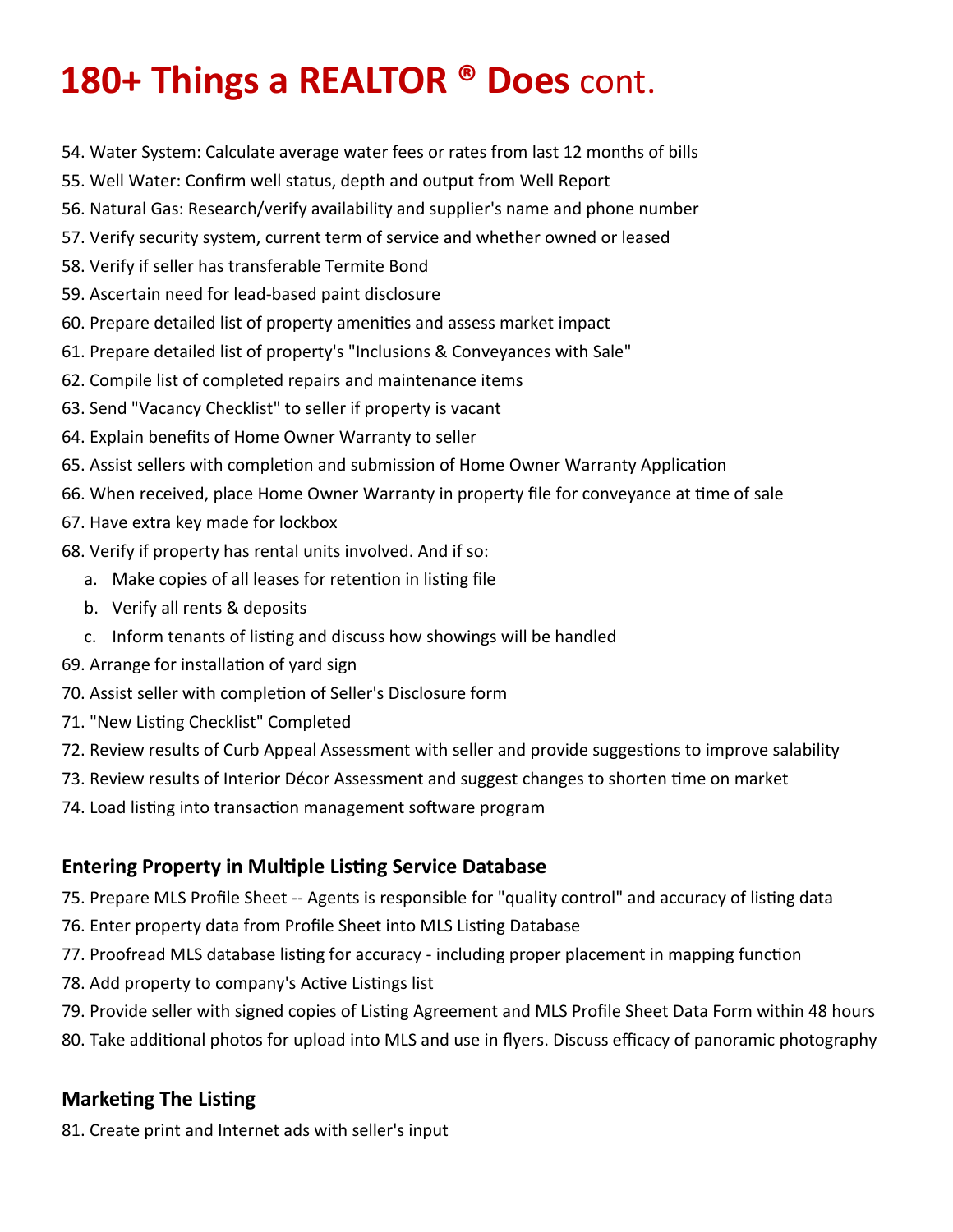- 82. Coordinate showings with owners, tenants, and other Realtors®. Return all calls weekends included
- 83. Install electronic lock box if authorized by owner. Program with agreed-upon showing time windows
- 84. Prepare mailing and contact list
- 85. Generate mail-merge letters to contact list
- 86. Order "Just Listed" labels & reports
- 87. Prepare flyers & feedback faxes
- 88. Review comparable MLS listings regularly to ensure property remains competitive in price, terms, conditions and availability
- 89. Prepare property marketing brochure for seller's review
- 90. Arrange for printing or copying of supply of marketing brochures or fliers
- 91. Place marketing brochures in all company agent mail boxes
- 92. Upload listing to company and agent Internet site, if applicable
- 93. Mail Out "Just Listed" notice to all neighborhood residents
- 94. Advise Network Referral Program of listing
- 95. Provide marketing data to buyers coming through international relocation networks
- 96. Provide marketing data to buyers coming from referral network
- 97. Provide "Special Feature" cards for marketing, if applicable
- 98. Submit ads to company's participating Internet real estate sites
- 99. Price changes conveyed promptly to all Internet groups
- 100.Reprint/supply brochures promptly as needed
- 101.Loan information reviewed and updated in MLS as required
- 102.Feedback e-mails/faxes sent to buyers' agents after showings
- 103.Review weekly Market Study
- 104.Discuss feedback from showing agents with seller to determine if changes will accelerate the sale
- 105.Place regular weekly update calls to seller to discuss marketing & pricing
- 106.Promptly enter price changes in MLS listing database

### **The Offer and Contract**

107.Receive and review all Offer to Purchase contracts submitted by buyers or buyers' agents.

- 108.Evaluate offer(s) and prepare a "net sheet" on each for the owner for comparison purposes
- 109.Counsel seller on offers. Explain merits and weakness of each component of each offer
- 110.Contact buyers' agents to review buyer's qualifications and discuss offer
- 111.Fax/deliver Seller's Disclosure to buyer's agent or buyer upon request and prior to offer if possible
- 112.Confirm buyer is pre-qualified by calling Loan Officer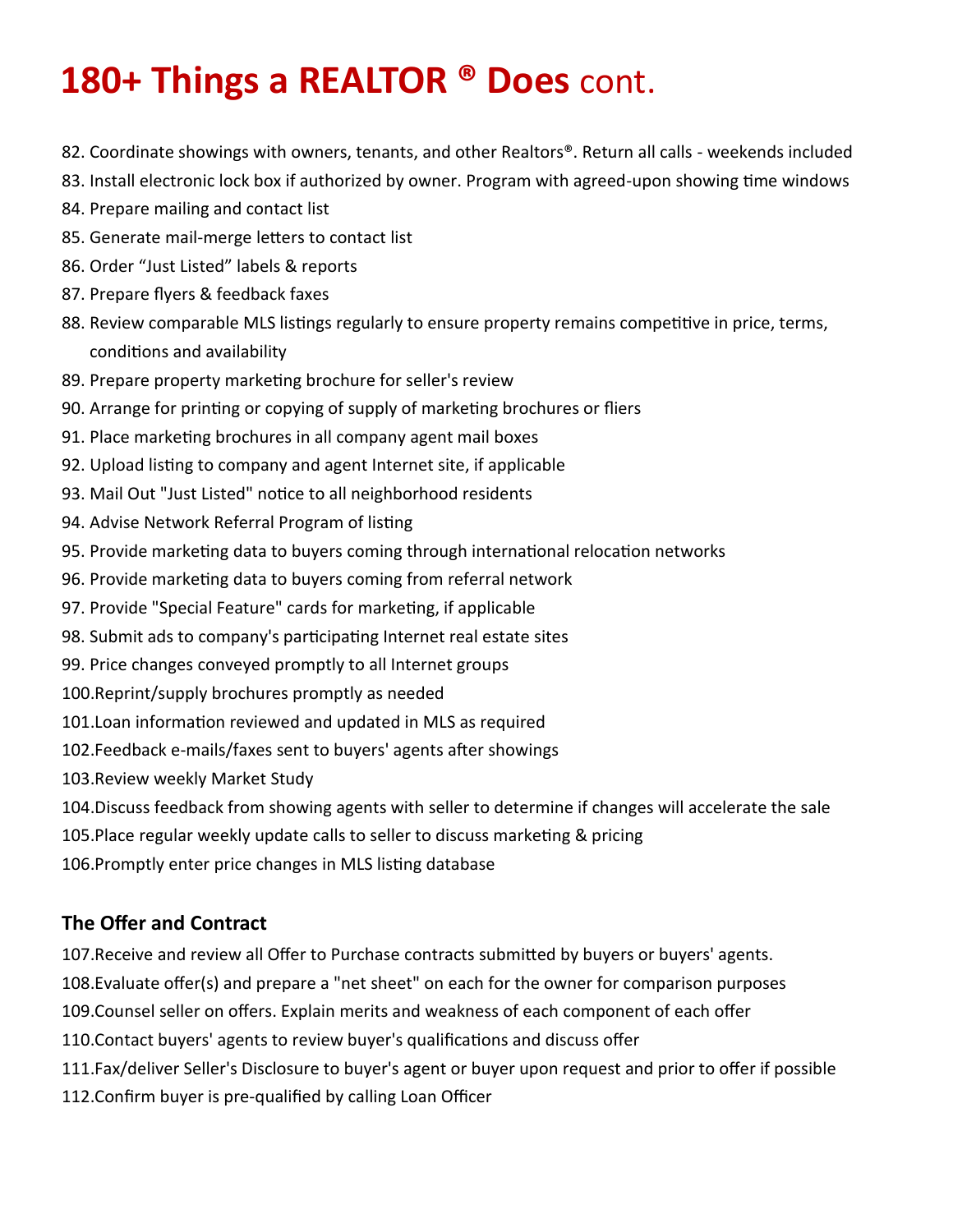113.Obtain pre-qualification letter on buyer from Loan Officer

- 114.Negotiate all offers on seller's behalf, setting time limit for loan approval and closing date
- 115.Prepare and convey any counteroffers, acceptance or amendments to buyer's agent
- 116.Fax copies of contract and all addendums to closing attorney or title company
- 117.When Offer to Purchase Contract is accepted and signed by seller, deliver to buyer's agent
- 118.Record and promptly deposit buyer's earnest money in escrow account.
- 119.Disseminate "Under-Contract Showing Restrictions" as seller requests
- 120.Deliver copies of fully signed Offer to Purchase contract to seller
- 121.Fax/deliver copies of Offer to Purchase contract to Selling Agent
- 122.Fax copies of Offer to Purchase contract to lender
- 123.Provide copies of signed Offer to Purchase contract for office file
- 124.Advise seller in handling additional offers to purchase submitted between contract and closing
- 125.Change status in MLS to "Sale Pending"
- 126.Update transaction management program to show "Sale Pending"
- 127.Review buyer's credit report results -- Advise seller of worst and best case scenarios
- 128.Provide credit report information to seller if property will be seller-financed
- 129.Assist buyer with obtaining financing, if applicable and follow-up as necessary
- 130.Coordinate with lender on Discount Points being locked in with dates
- 131.Deliver unrecorded property information to buyer
- 132.Order septic system inspection, if applicable
- 133.Receive and review septic system report and assess any possible impact on sale
- 134.Deliver copy of septic system inspection report lender & buyer
- 135.Deliver Well Flow Test Report copies to lender & buyer and property listing file
- 136.Verify termite inspection ordered
- 137.Verify mold inspection ordered, if required

### **Tracking the Loan Process**

- 138.Confirm Verifications Of Deposit & Buyer's Employment Have Been Returned
- 139.Follow Loan Processing Through To The Underwriter
- 140.Add lender and other vendors to transaction management program so agents, buyer and seller can track progress of sale
- 141.Contact lender weekly to ensure processing is on track
- 142.Relay final approval of buyer's loan application to seller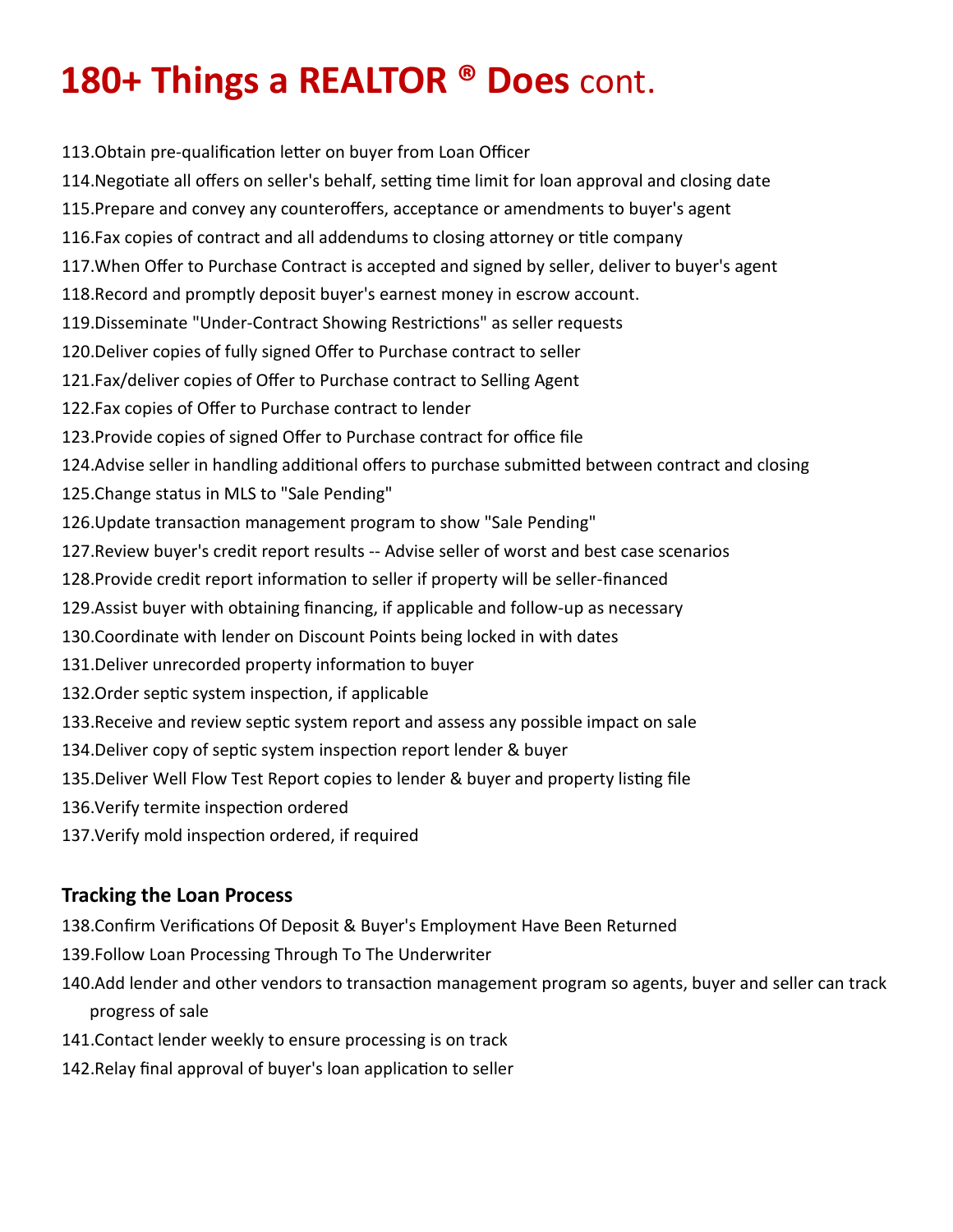#### **Home Inspection**

143.Coordinate buyer's professional home inspection with seller

- 144.Review home inspector's report
- 145.Enter completion into transaction management tracking software program
- 146.Explain seller's responsibilities with respect to loan limits and interpret any clauses in the contract
- 147.Ensure seller's compliance with Home Inspection Clause requirements
- 148.Recommend or assist seller with identifying and negotiating with trustworthy contractors to perform any required repairs
- 149.Negotiate payment and oversee completion of all required repairs on seller's behalf, if needed

### **The Appraisal**

- 150.Schedule Appraisal
- 151.Provide comparable sales used in market pricing to Appraiser
- 152.Follow-Up On Appraisal
- 153.Enter completion into transaction management program
- 154.Assist seller in questioning appraisal report if it seems too low

### **Closing Preparations and Duties**

- 155.Contract Is Signed By All Parties
- 156.Coordinate closing process with buyer's agent and lender
- 157.Update closing forms & files
- 158.Ensure all parties have all forms and information needed to close the sale
- 159.Select location where closing will be held
- 160.Confirm closing date and time and notify all parties
- 161.Assist in solving any title problems (boundary disputes, easements, etc) or in obtaining Death Certificates
- 162.Work with buyer's agent in scheduling and conducting buyer's Final Walk-Thru prior to closing
- 163.Research all tax, HOA, utility and other applicable prorations
- 164.Request final closing figures from closing agent (attorney or title company)
- 165.Receive & carefully review closing figures to ensure accuracy of preparation
- 166.Forward verified closing figures to buyer's agent
- 167.Request copy of closing documents from closing agent
- 168.Confirm buyer and buyer's agent have received title insurance commitment
- 169.Provide "Home Owners Warranty" for availability at closing
- 170.Review all closing documents carefully for errors